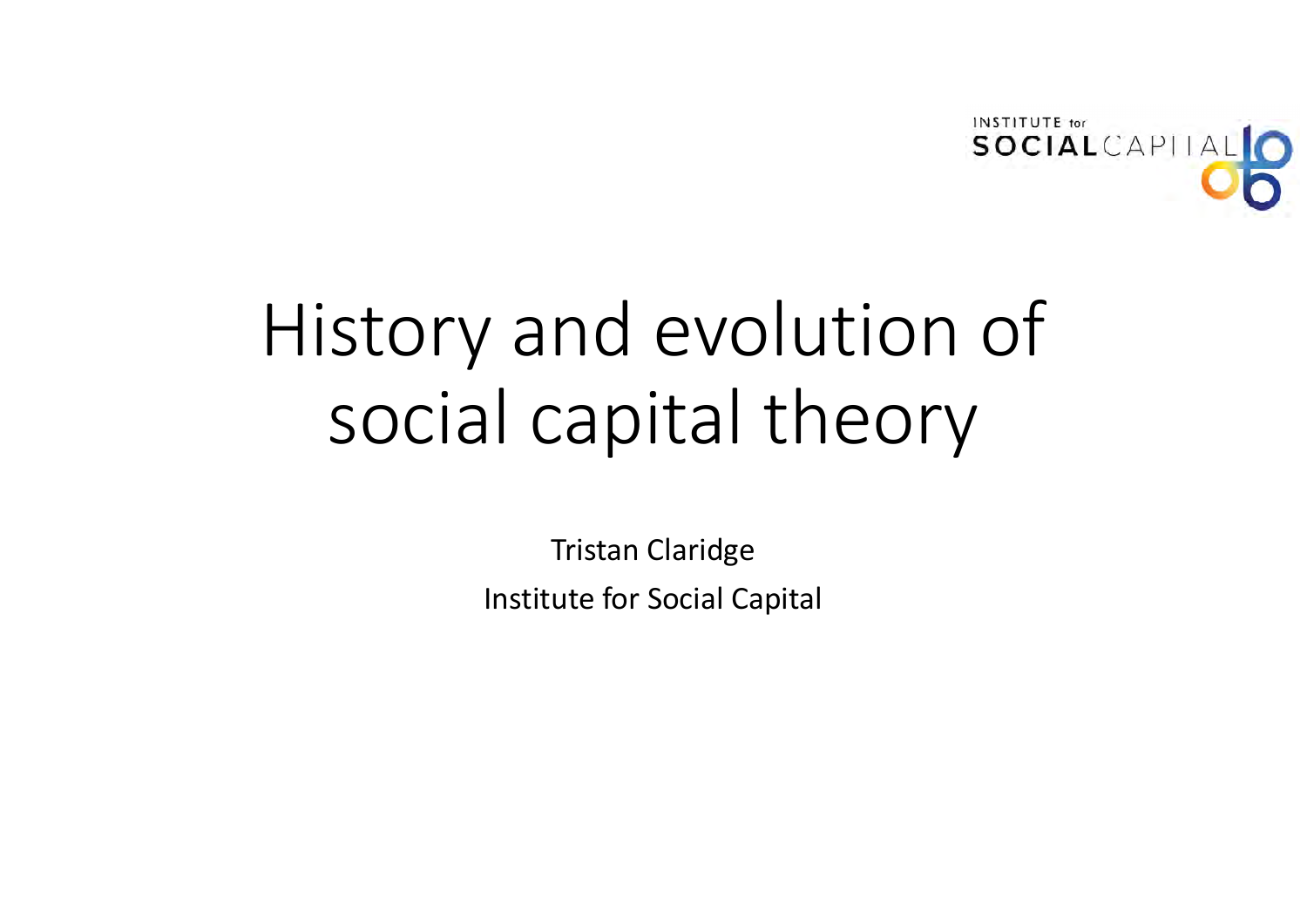

### Overview

- Popularity and growth of interest in social capital
- Why it became popular
- Early conceptual development
- Historical foundations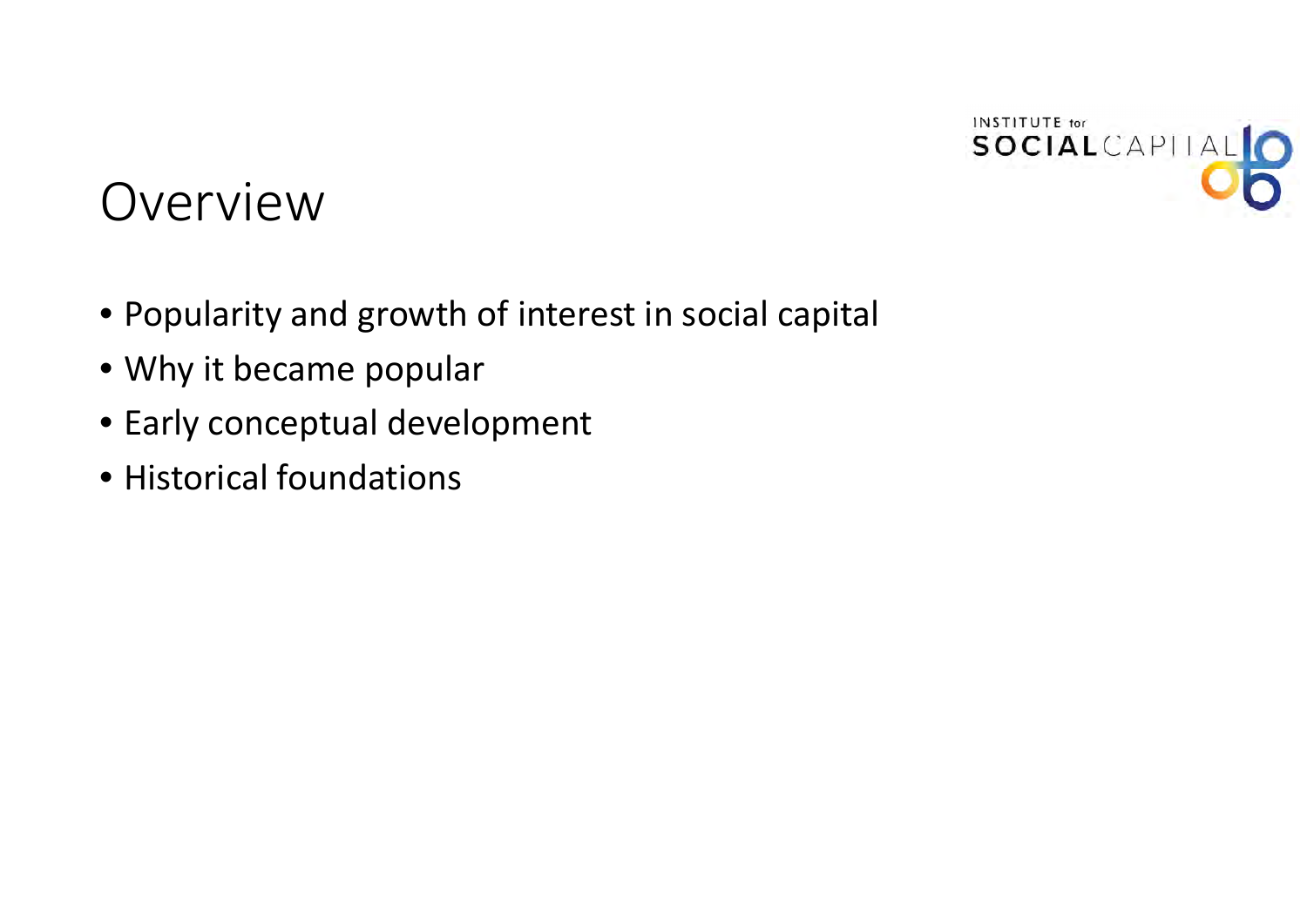The popularity of social capital



- •The term 'social capital' was virtually unknown before the 1990s
- $\bullet$  Social capital has become one of the most popular concepts in the social sciences and has even spread to the physical sciences and beyond (Forsman, 2005)
- $\bullet$  Social capital has made the difficult transition beyond academia, being popular in politics, business, community development, and others (Farrell, 2007)

#### Currently 2.3M results!



Source: Google Scholar on 3 February 2021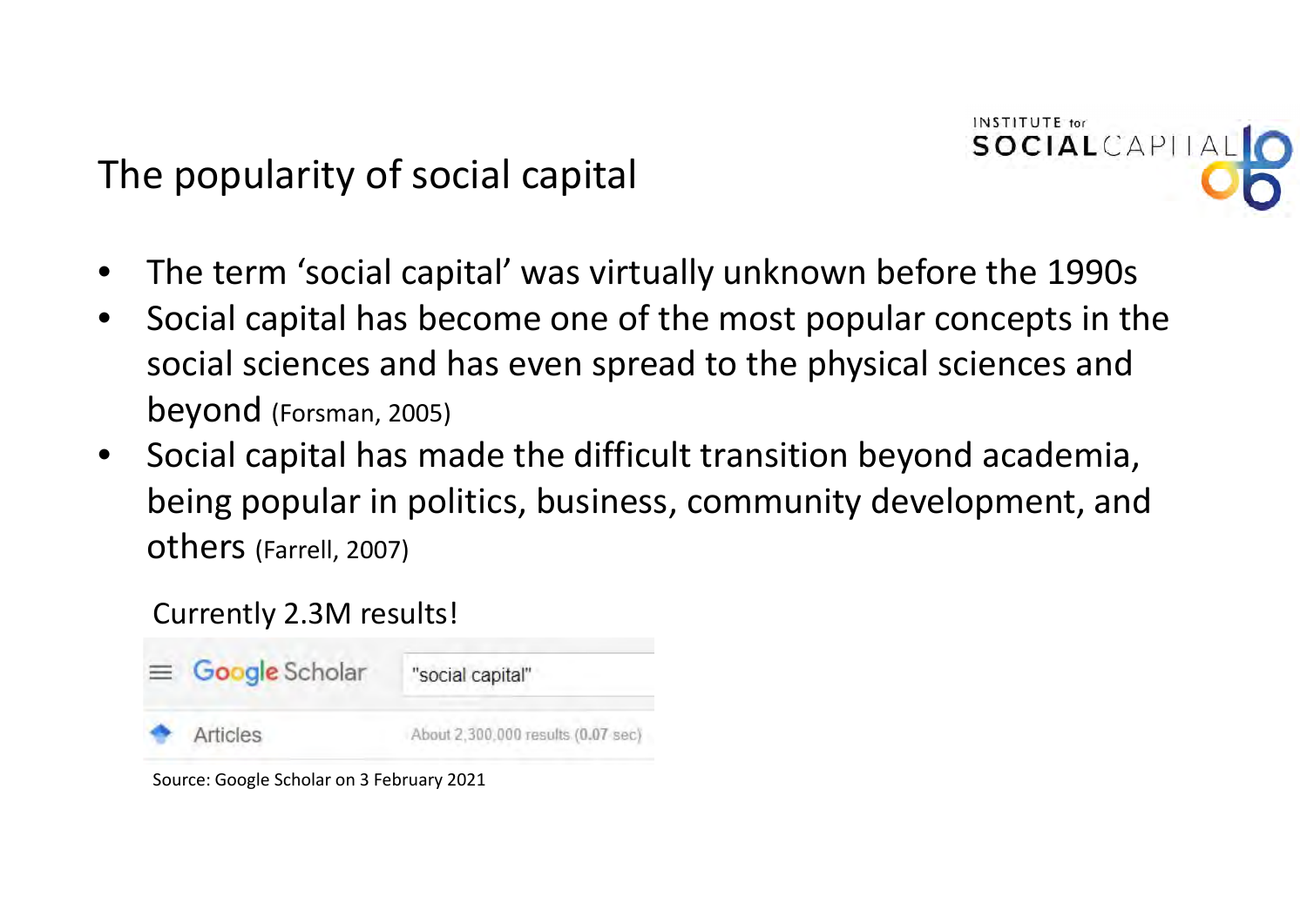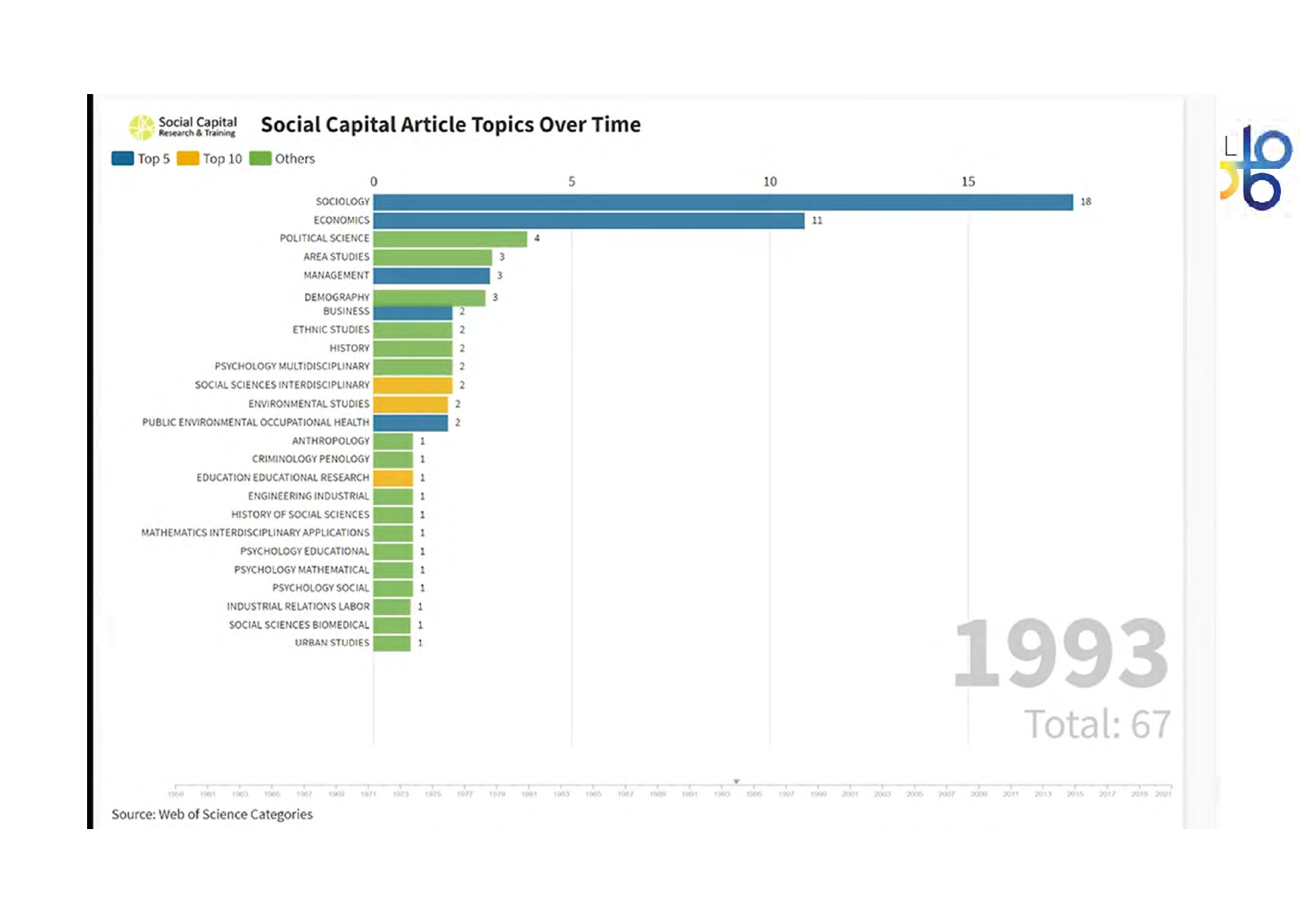#### Google Trends searches for "social capital"



#### Source: Google Trends on 30 January 2021

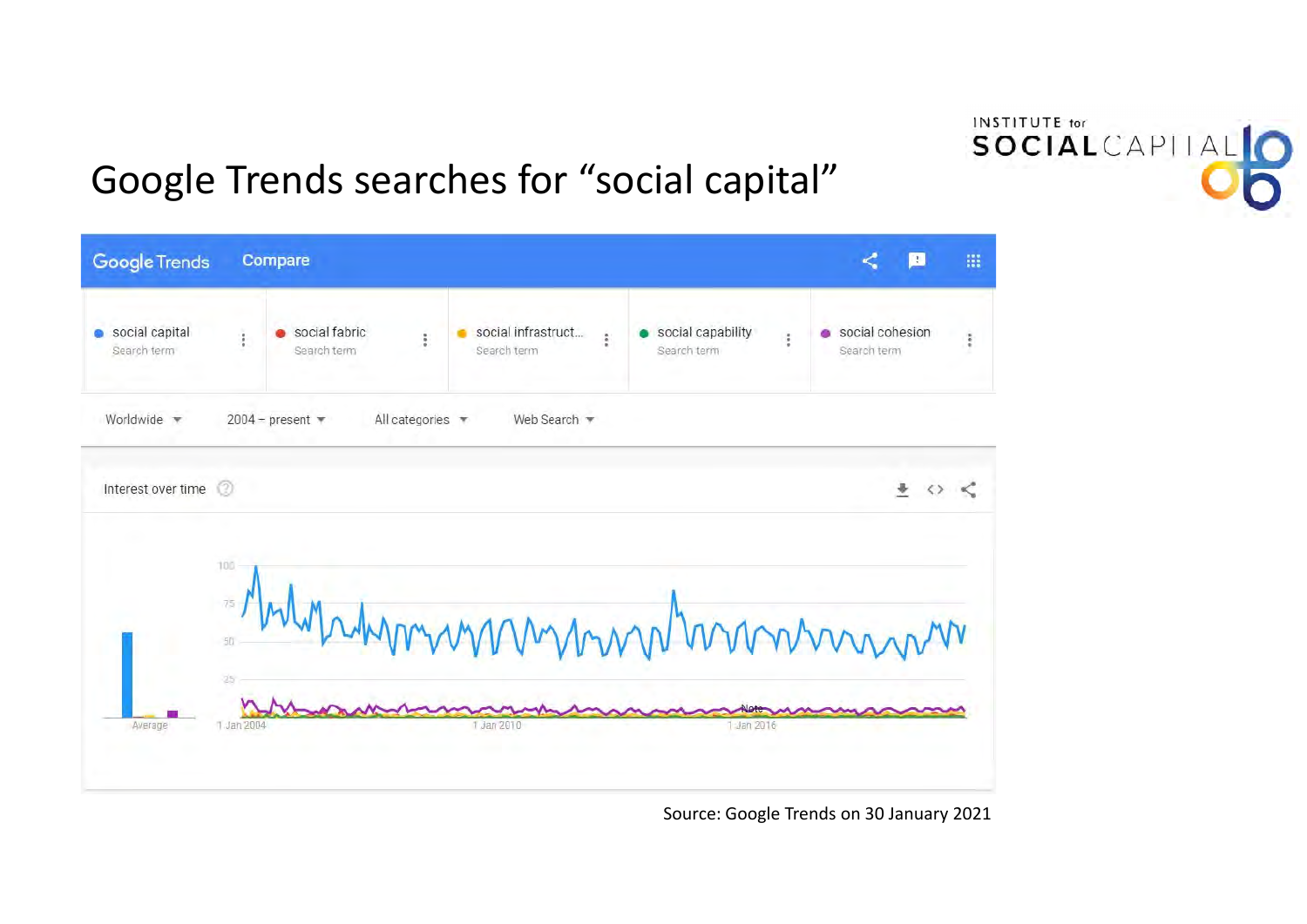

#### Why has social capital become popular?

- 1. Trendy, fashionable, popular
- 2. Intriguing, interesting, facilitates new investigations and new discussions
- 3. Needed to counteract the under‐socialised views of modernity and the dominance of neoliberalism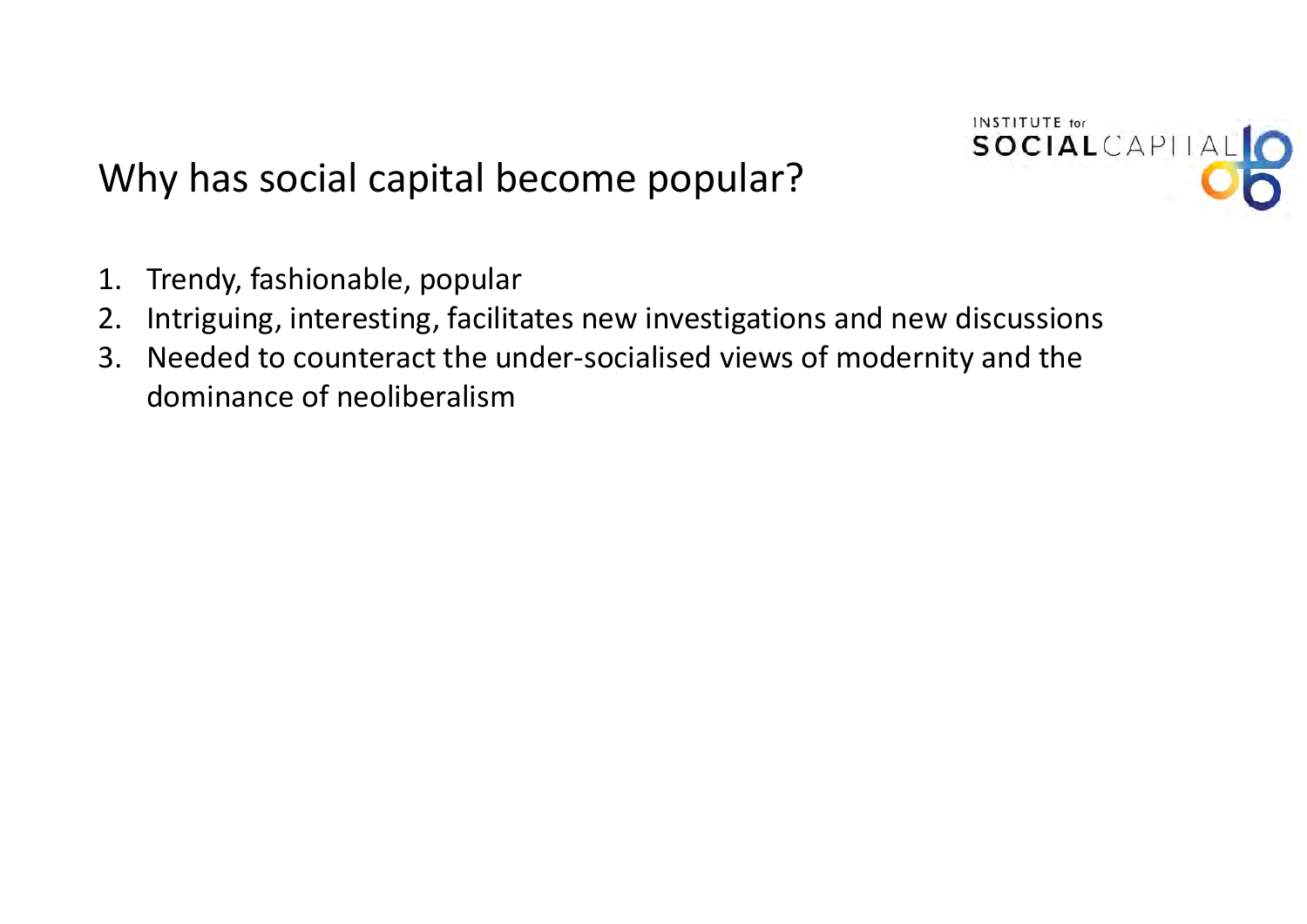#### Why has social capital become popular?



"Since the dawn of time, the survival of human beings has depended on the level of their integration into one or more mutually helpful communities. Those with social support and links with others live better than those who remain isolated" (Satorius, 2003, p. S105)

"Social capital has such widespread resonance because it provides <sup>a</sup> name for an intuitive, transcultural recognition that we are inherently social beings, and that this has significant consequences for <sup>a</sup> host of other substantive issues we care about." (Woolcock, 2010)

"The concept of social capital draws attention to the effects and consequences of human sociability and connectedness and their relations to the individual and social structure." (Tzanakis, 2013)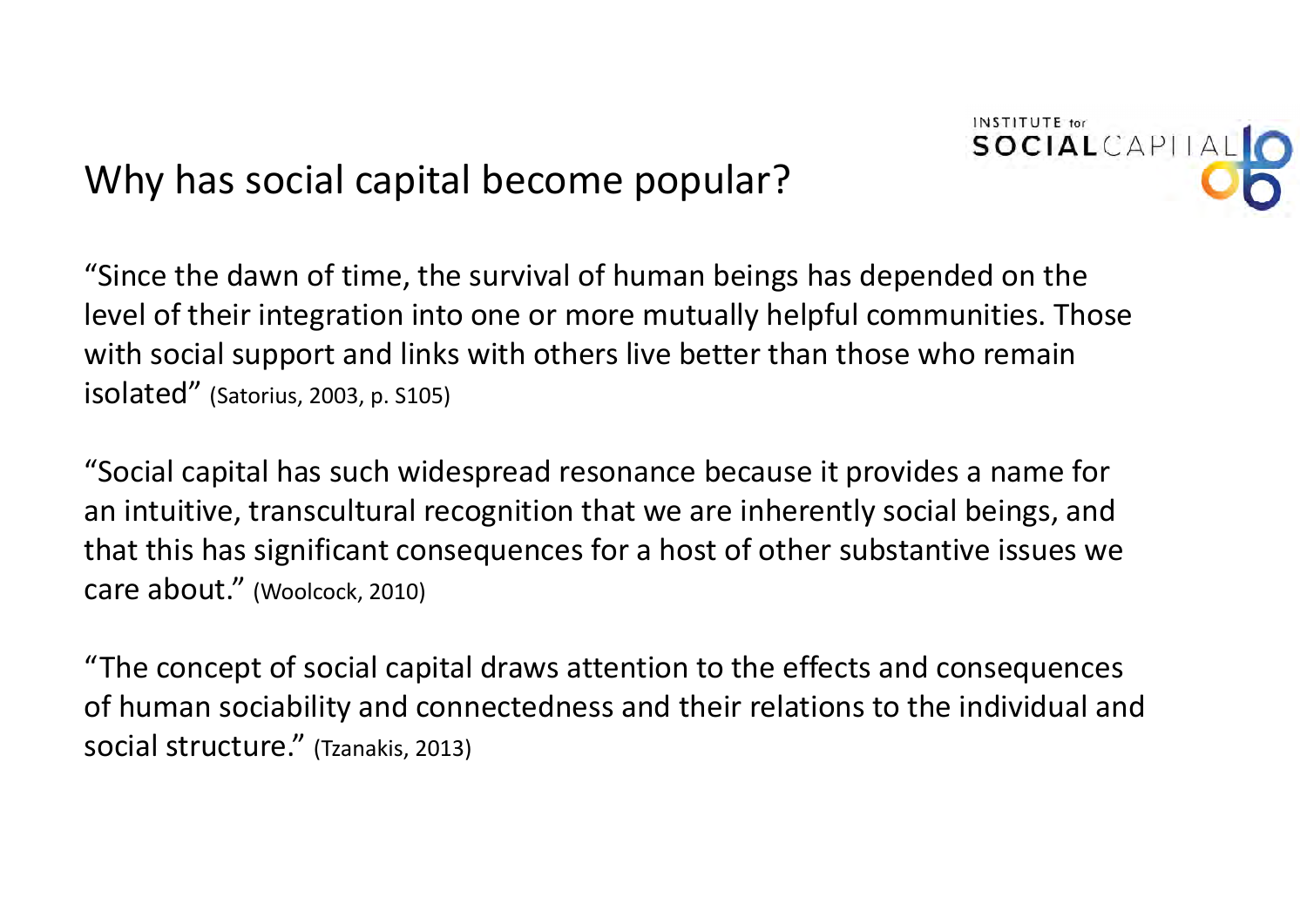

#### Rapid growth in popularity

- From obscurity in 1990 to widespread application in virtually every area of academic inquiry and even in popular vocabulary
- Forsman (2005) used the analogy of social capital as <sup>a</sup> conceptual Sleeping Beauty ‐ the late‐twentieth‐century kiss awakened the princess
- The need for the concept of social capital is apparent from the rapid rise in popularity
- It clearly has value, utility, and purpose
- Especially considering its numerous problems (see the various critiques of the concept)
- Social capital communicates, addresses, prioritises, or solves something that was not possible before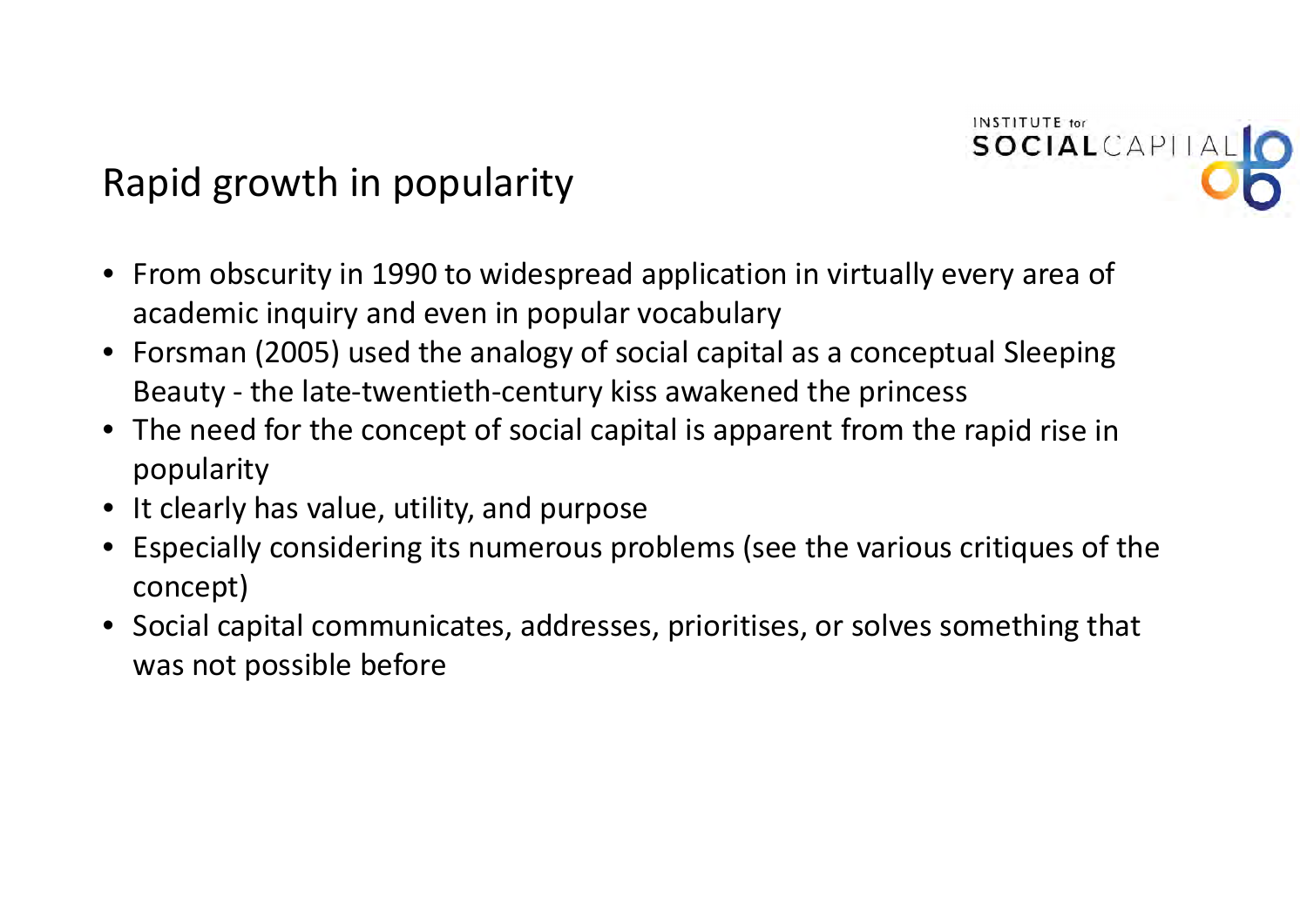

#### Why did it emerge in the 1990s?

- • Corrective to the idea that "there is no such thing as society" and Thatcherism (Arneil, 2012)
- • A direct response to the predominant economic theories and policies of the 1980s (Gearin, 2017)
- • The rise of neoliberalism greatly contributed to social capital's popularity (Navarro 2004; Ferragina and Arrigoni 2016)
- • A critique of the narrow analytic perspective on economic activities that is immanent in the neoclassical school of macro‐ economic thinking (Huysman & Wulf, 2004)
- •A response to the rising political prominence of neoliberalism (Ferragina & Arrigoni, 2017)
- $\bullet$  The historical moment in the mid‐1990s—in the aftermath of the Cold War, the fall of the Berlin Wall, and the serious economic crises suffered by the post socialist countries—created <sup>a</sup> unique space for <sup>a</sup> social and institutional explanation of how key parts of society work (or not) (Woolcock, 2010)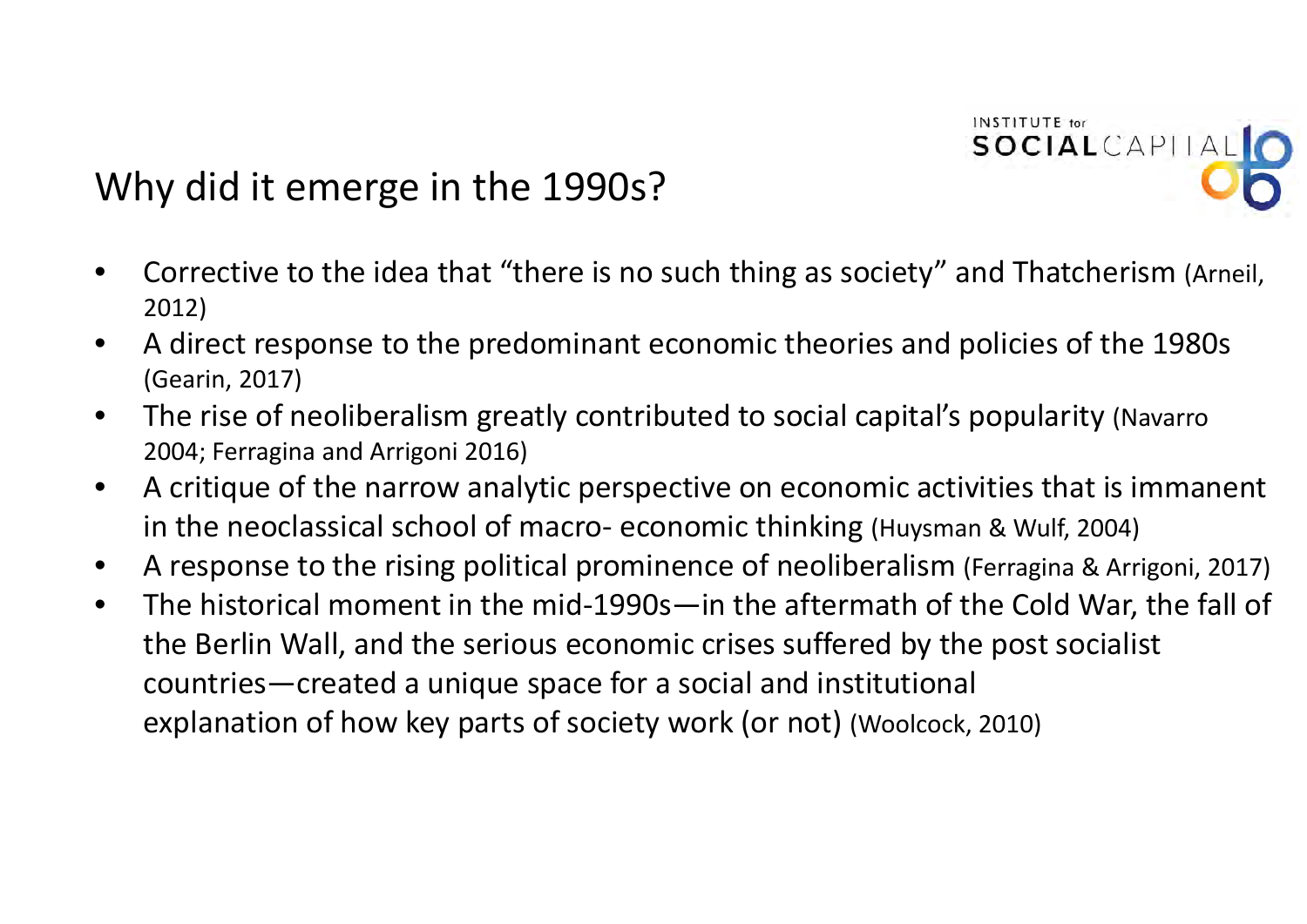#### Modern conceptual development

•Contemporary authors are generally considered to be:

#### Pierre BourdieuTheory of capital



Source: https://en.wikipedia.org/wiki/Pierre Bourdieu

#### James Coleman Rational‐choice sociology



Source: https://en.wikipedia.org/wiki/James\_Samuel\_Coleman Source: https://www.hks.harvard.edu/faculty/robert‐d‐putnam

# Robert Putnam

Civic perspective



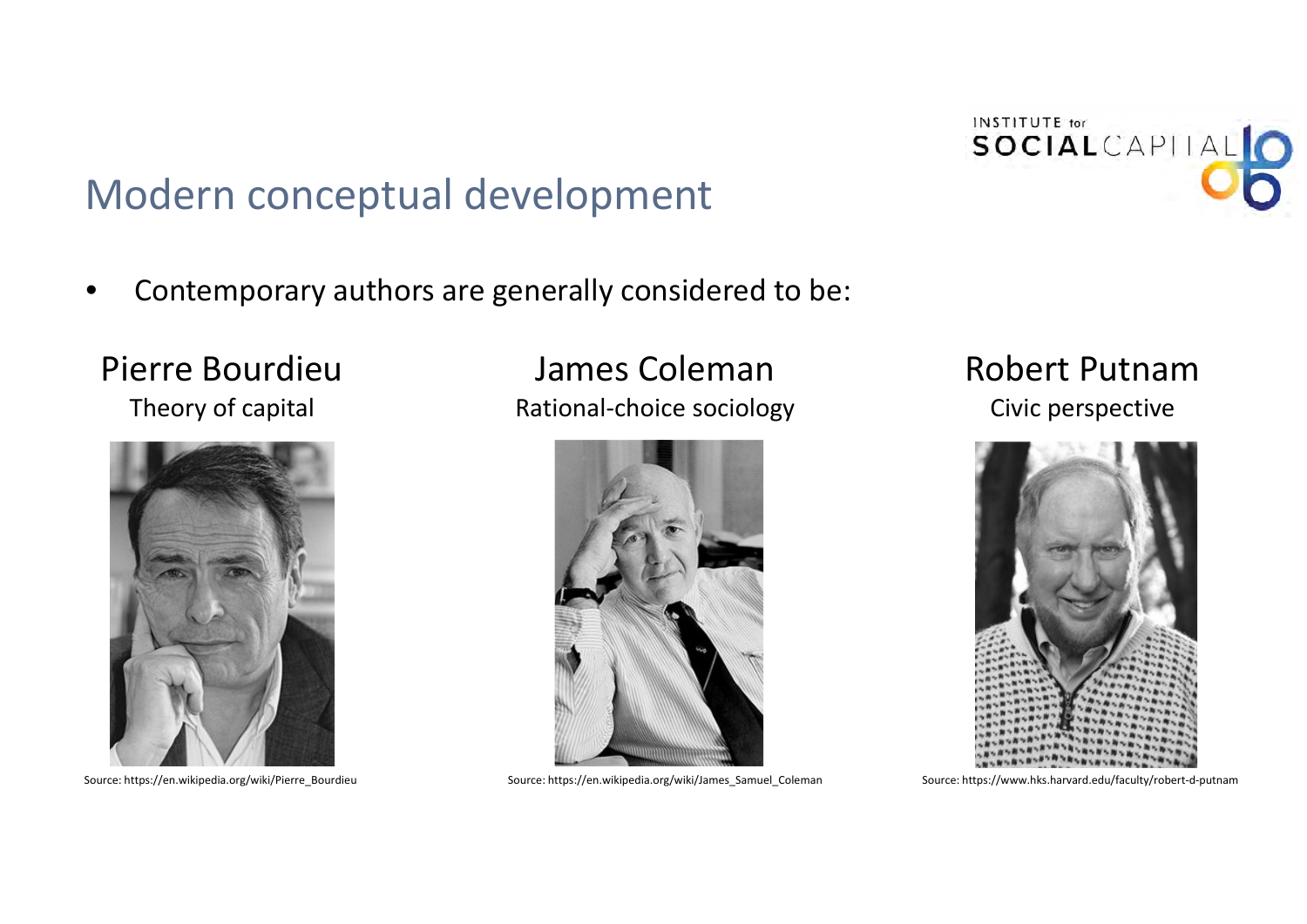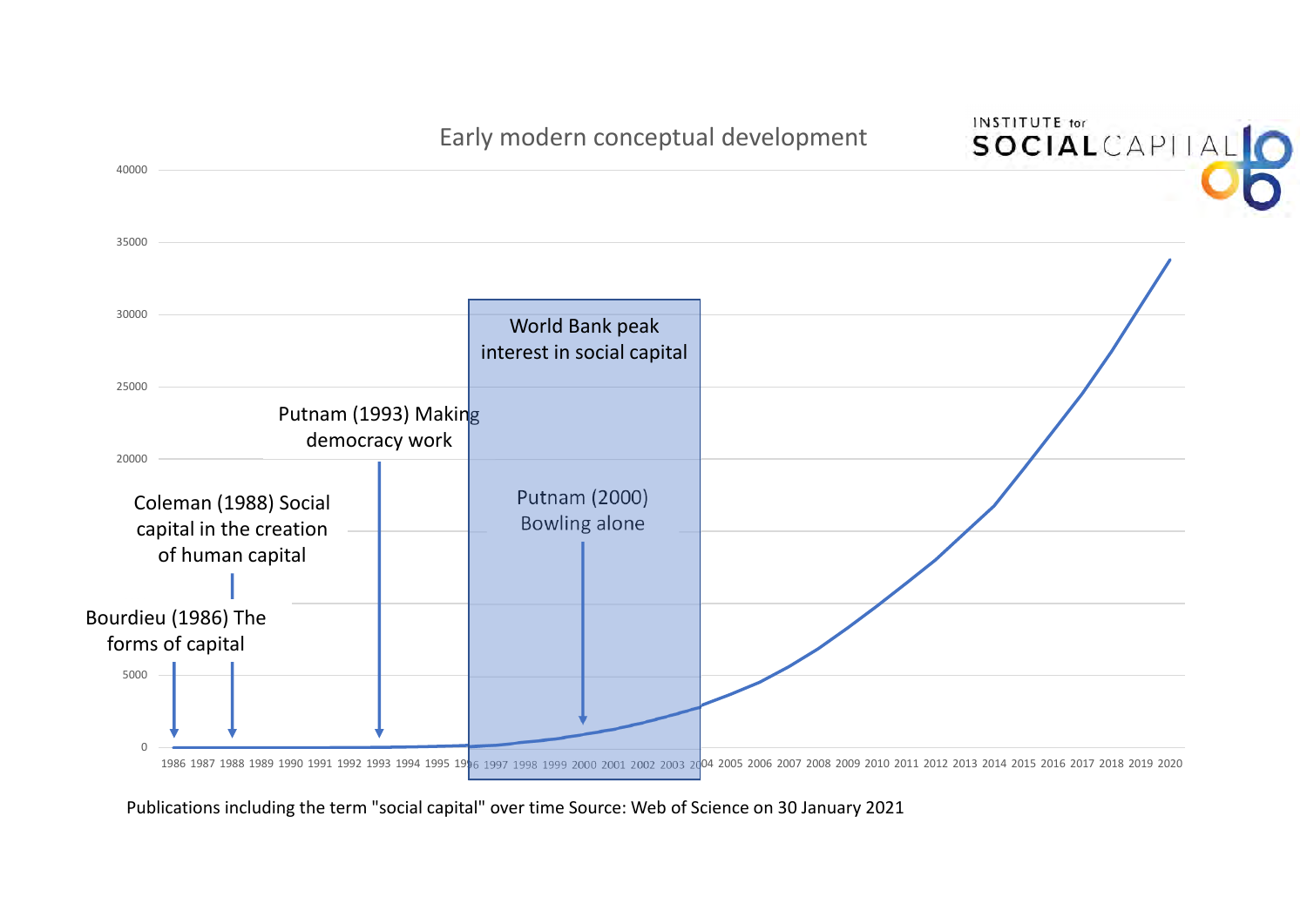

### Historical conceptual foundations

- • Many authors look to early uses of the term as its conceptual history, however, these uses were "term without concept" (Farr, 2004)
- "Social capital does not have an intellectual history at all (beyond the last 20 years or so) … the history of social capital is <sup>a</sup> fairy tale, pure invention" (Fine, 2010)
- • The history the term is important from <sup>a</sup> genealogical perspective why did authors use it and what were they attempting to communicate?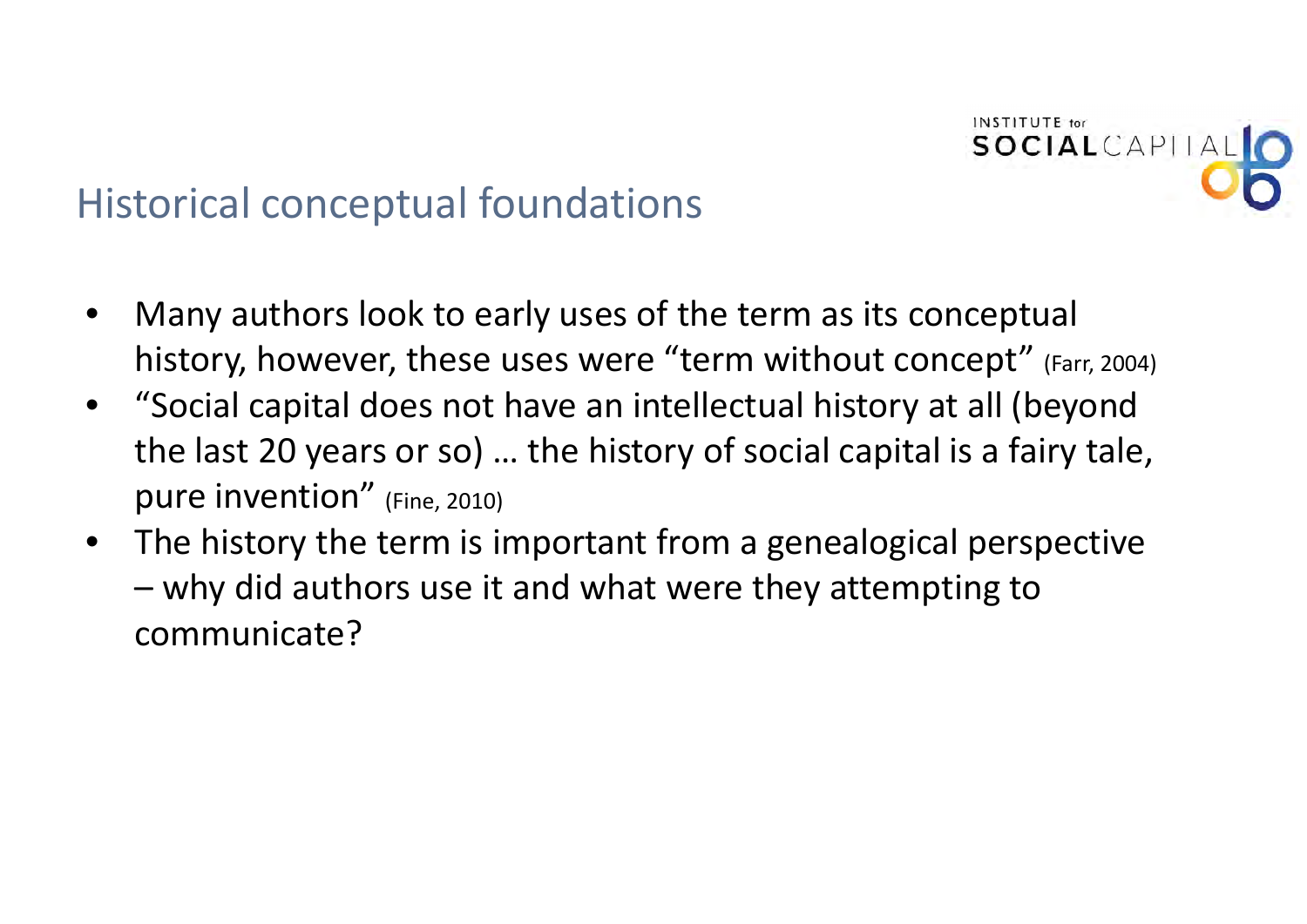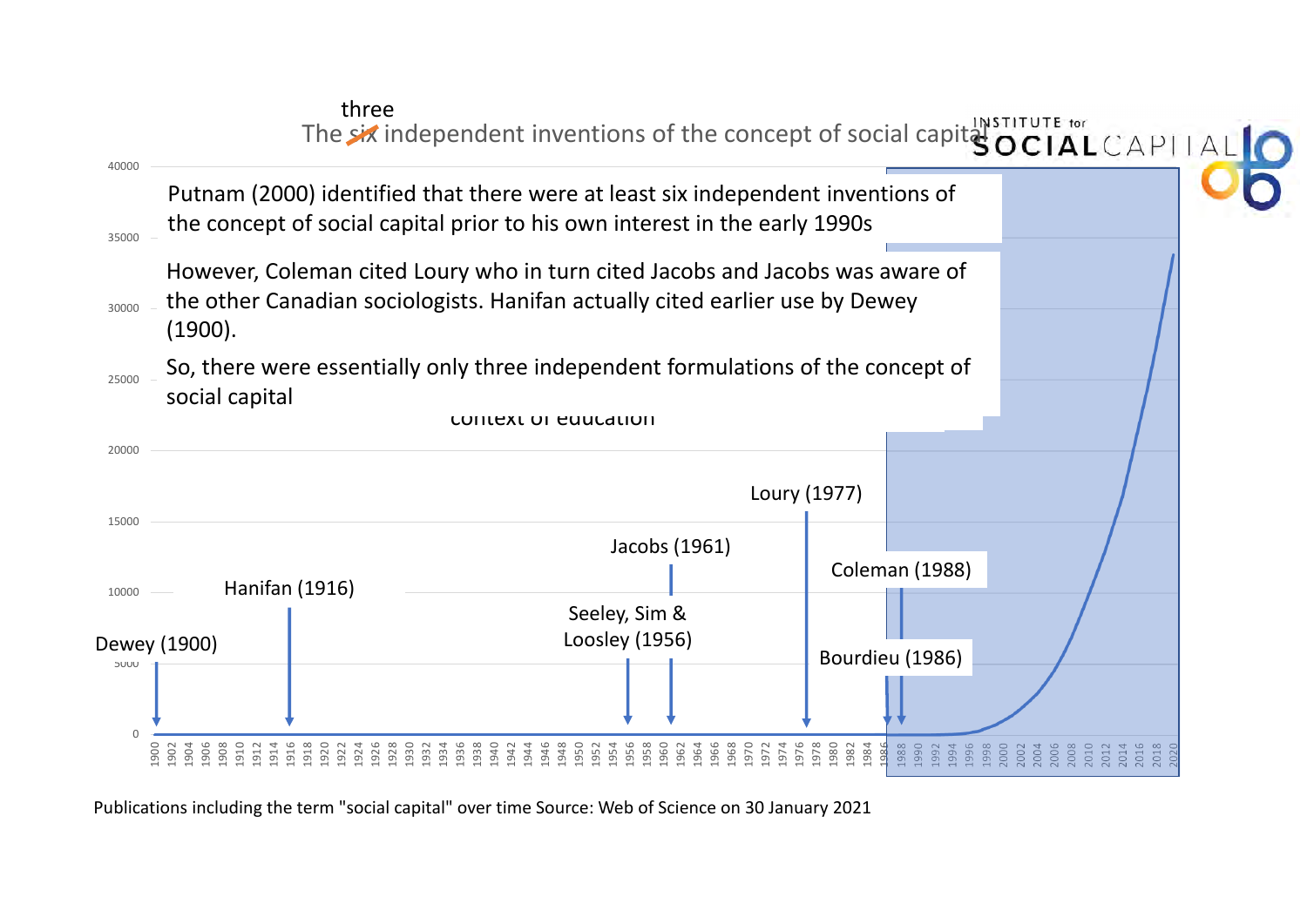

#### Old wine in a new bottle

- • Alejandro Portes pointed out, the "term does not embody any idea really new to sociologists" but "simply recaptures an insight present since the very beginnings of the discipline" (Smith and Kulynych 2002)
- As Adam Smith well understood, economic life is deeply embedded in social life, and it cannot be understood apart from the customs, morals, and habits of the society in which it occurs. In short, it cannot be divorced from culture. (Fukuyama, 1996: 13)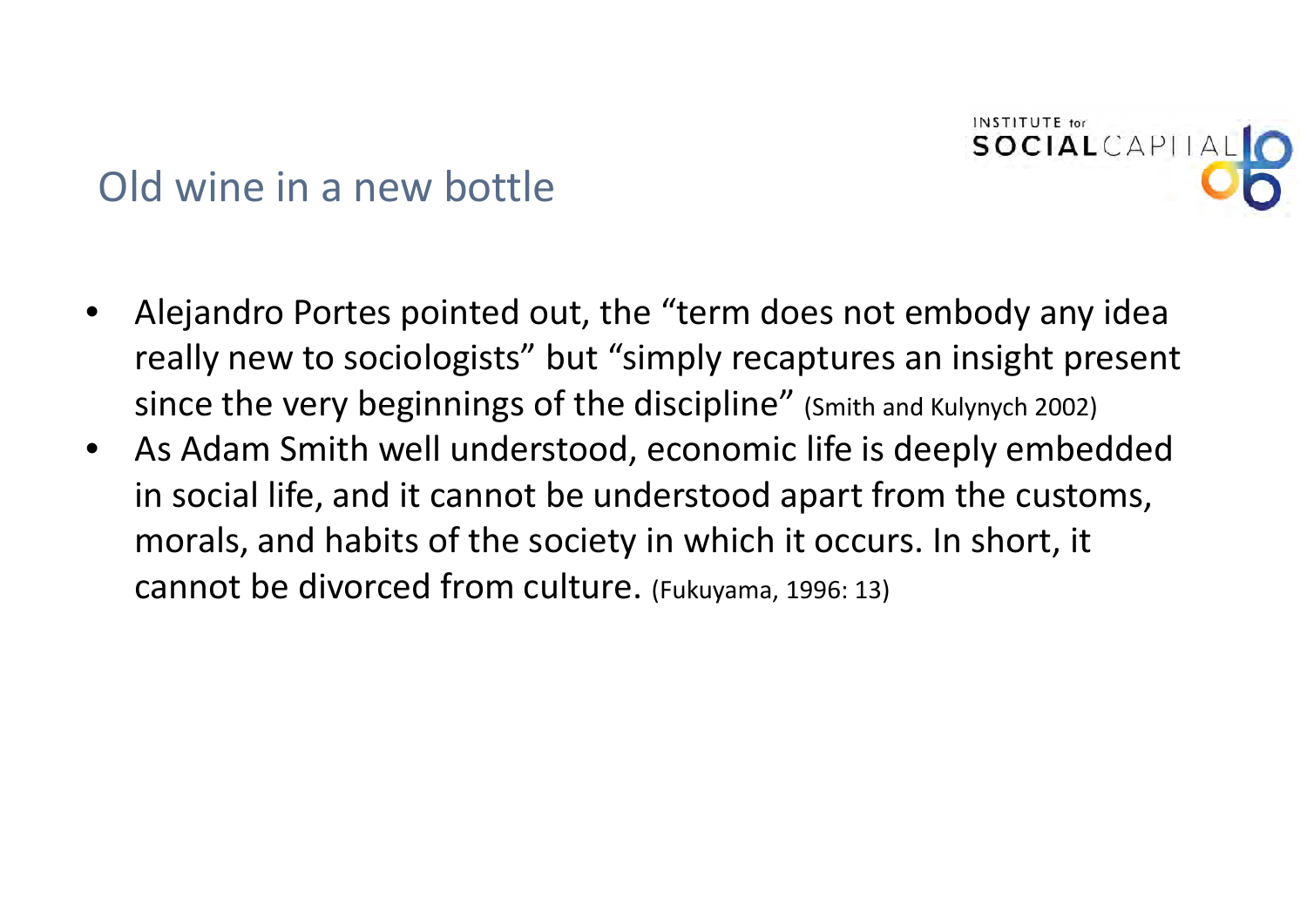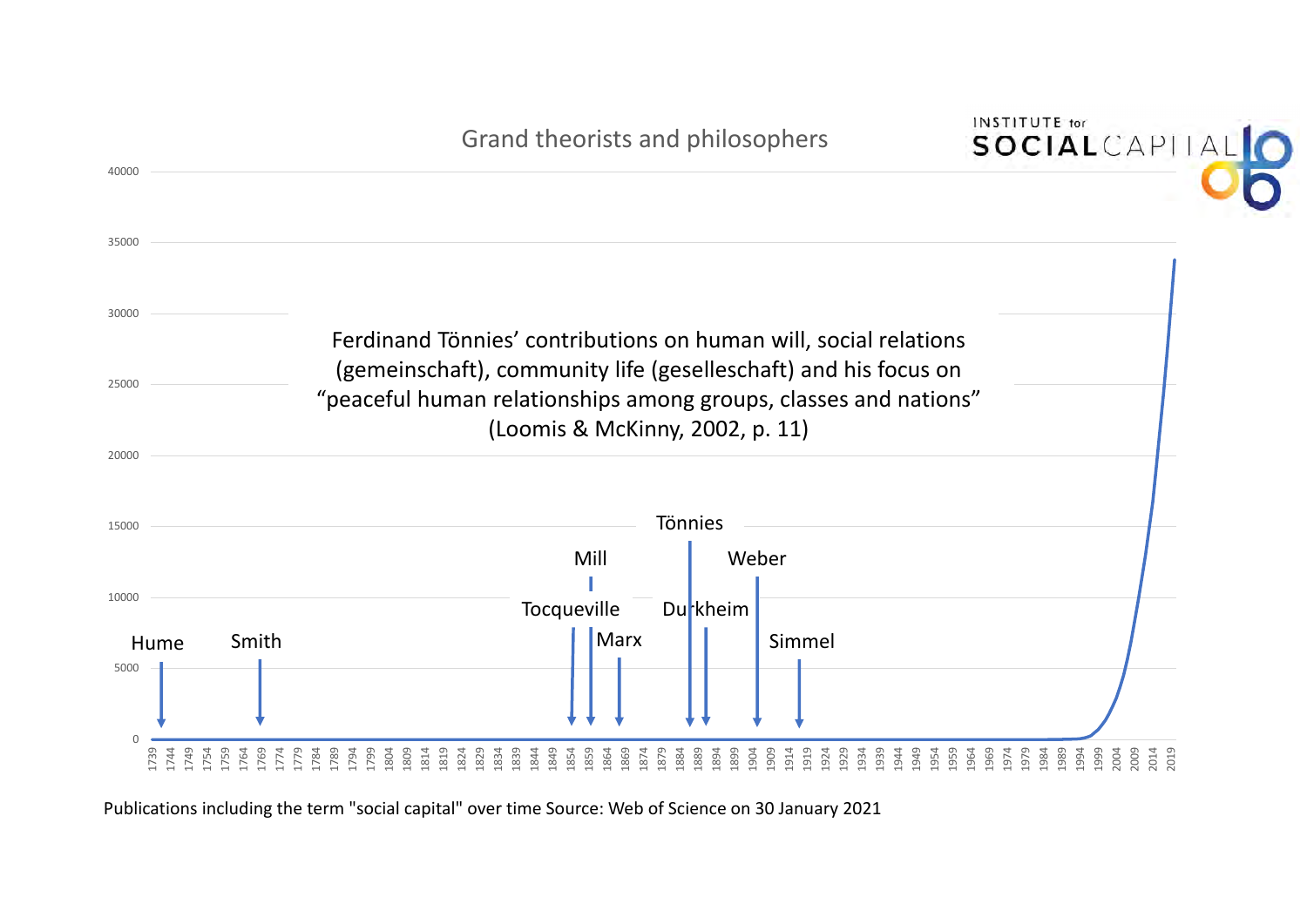